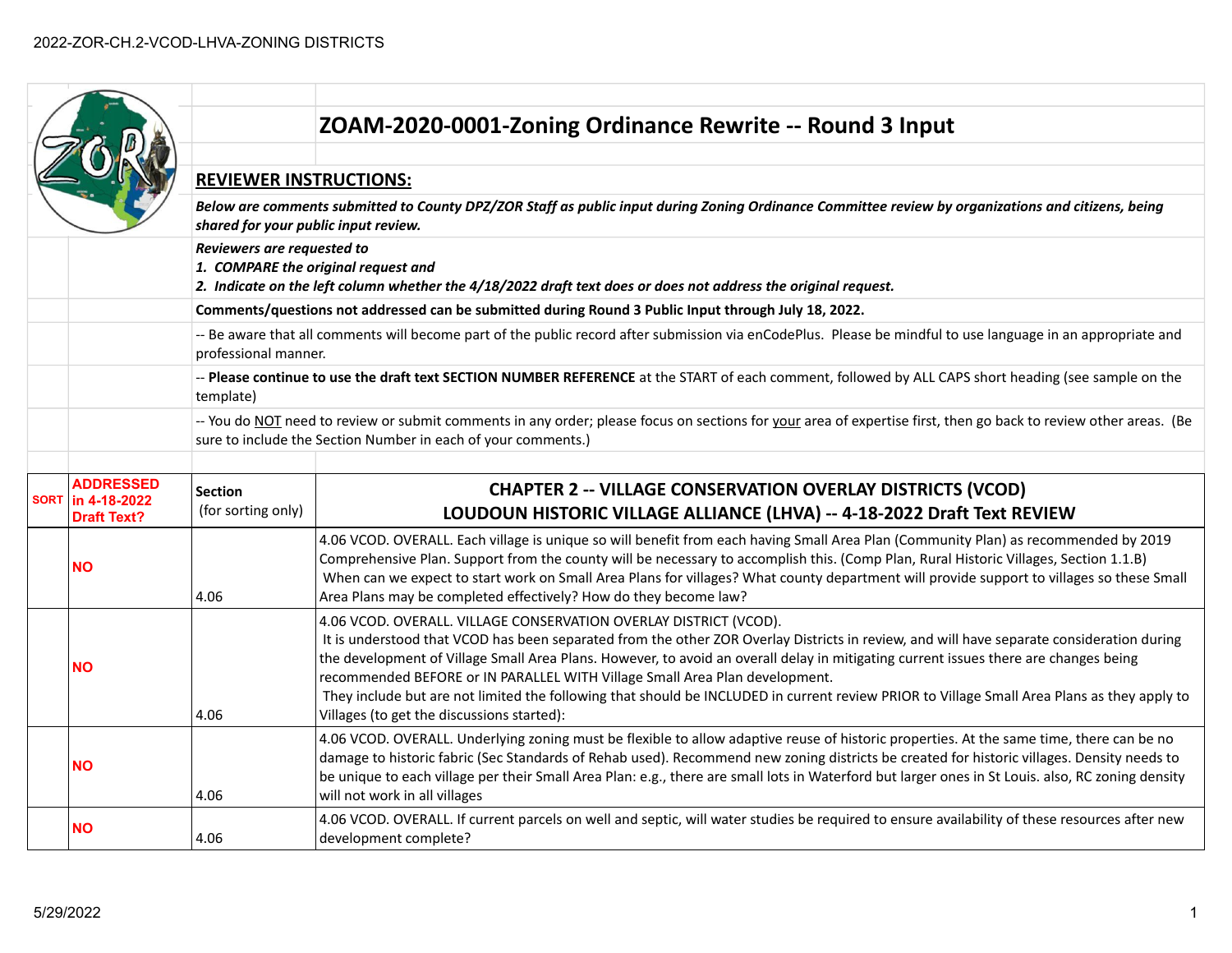| <b>NO</b>        | 4.06      | 4.06 VCOD. OVERALL. Villages concerned about impact on village fabric with approval of Short Term Rentals and impact on availability<br>Affordable Housing. Can STRR be EXCLUDED from Rural Historic Villages, primarily STRR-Commercial Whole House?                                                                                                                                                                                                                                                                                                                                            |
|------------------|-----------|--------------------------------------------------------------------------------------------------------------------------------------------------------------------------------------------------------------------------------------------------------------------------------------------------------------------------------------------------------------------------------------------------------------------------------------------------------------------------------------------------------------------------------------------------------------------------------------------------|
| <b>Addressed</b> | 4.06      | 4.06 VCOD. OVERALL. If more than one overlay covers a property, which language prevails?                                                                                                                                                                                                                                                                                                                                                                                                                                                                                                         |
| <b>Addressed</b> | 4.06      | 4.06 VCOD. PURPOSE. Regarding, "Ensure new commercial and residential construction is designed to complement surrounding properties<br>and maintain existing development pattern within each village by: Respecting each village's historic precedentsand considering the<br>context of each village's historic buildings"<br>LHVA likes the language but is concerned about enforcement, evaluation and density to achieve. Will this reduce density then to accomplish<br>this? How will this be enforced? Who evaluates?                                                                      |
| <b>Addressed</b> | 4.06      | 4.06 VCOD. PURPOSE. Regarding, "Maintain areas of open space and natural areas on the perimeter of the villages to retain a hard edge and<br>visual separation"<br>Villages are very supportive of this requirement. How will this be accomplished? Will this open space be inside the VCOD boundaries? Will<br>some boundaries be expanded to enable this?                                                                                                                                                                                                                                      |
| <b>NO</b>        | 4.06.0    | 4.06. VCOD. PURPOSE. District Boundaries. Need to add VCOD overlay to other villages: Morrisonville, Unison, Willisville. Delete Ashburn.<br>Change Aldie Mt to Bowmantown. How would new ones be added in the future? Would a CPAM be required for each village to be added or<br>can several villages be added under same CPAM?                                                                                                                                                                                                                                                                |
|                  |           |                                                                                                                                                                                                                                                                                                                                                                                                                                                                                                                                                                                                  |
| <b>Addressed</b> | 4.06.D.01 | 4.06.D.1. VCOD. BUILDING HEIGHT. Height of new building no greater than height of any building on same side of street within 150 yards. If<br>large oversize structures are to be considered for a village (e.g., fire house, schools), Small Area plan must be consulted as well as<br>community. How can this be made a requirement in the zoning ordinance?                                                                                                                                                                                                                                   |
| <b>Addressed</b> | 4.06.D.09 | 4.06.D.9. VCOD. GARAGE LOCATIONS. Agree with set back of 20 feet, front loading, but need to add that to hold no more than 2 vehicles and<br>detached only garages should be permitted. Attached garages were not originally found on historic properties. Can this requirement be<br>added?                                                                                                                                                                                                                                                                                                     |
| <b>Addressed</b> | 4.06.D.10 | 4.06.D.10) VCOD. CONNECTIONS TO EXISTING STREETS. Extending existing streets good as long as cul de sac does not result. How will that be<br>prevented? Each village is unique so this must be addressed in each village's Small Area Plan. "Continue the predominate street pattern in<br>the village"differs for each village. How will this prevent development of a subdivision within a village? 10a 1 Delete "if possible to avoid".<br>Then "Developments must be designed so road connections avoid regulated natural resources." What does 10 b 2 mean? Does 10c prevent<br>cul de sac? |
| <b>Addressed</b> | 4.06.D.11 | '4.06.D.11. VCOD. SIDEWALKS. Allowed if appropriate in specific village. Some have, some do not. Can a requirement be for existing pattern<br>to be considered (in advance of Small Area Plans) for that village?<br>4.06 D b Delete. Sidewalks should never be REQUIRED in a village."                                                                                                                                                                                                                                                                                                          |
| <b>Addressed</b> | 4.06.D.12 | 4.06.D.12. VCOD. STREET TREES. Support language 100%. Thank you.                                                                                                                                                                                                                                                                                                                                                                                                                                                                                                                                 |
|                  |           |                                                                                                                                                                                                                                                                                                                                                                                                                                                                                                                                                                                                  |
|                  |           |                                                                                                                                                                                                                                                                                                                                                                                                                                                                                                                                                                                                  |
|                  |           | <b>NEW ROUND THREE PUBLIC INPUT</b>                                                                                                                                                                                                                                                                                                                                                                                                                                                                                                                                                              |
|                  | 5/13/22   | No mention in new Chapter 4.07 of how other villages might seek VCOD overlay if they want to.                                                                                                                                                                                                                                                                                                                                                                                                                                                                                                    |
|                  | 5/14/22   | No mention of how water supply will be protected                                                                                                                                                                                                                                                                                                                                                                                                                                                                                                                                                 |
|                  |           |                                                                                                                                                                                                                                                                                                                                                                                                                                                                                                                                                                                                  |